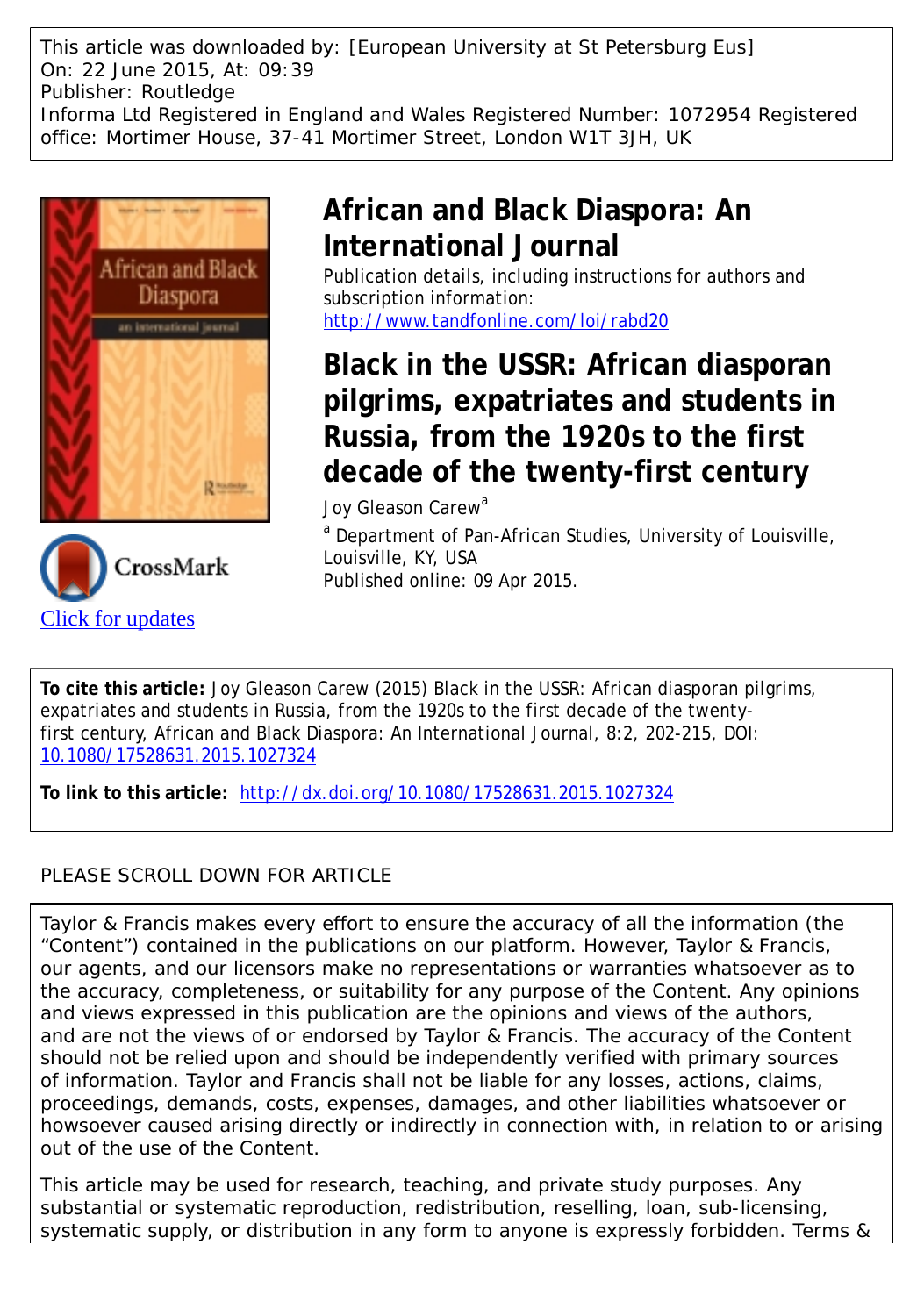Conditions of access and use can be found at [http://www.tandfonline.com/page/terms](http://www.tandfonline.com/page/terms-and-conditions)[and-conditions](http://www.tandfonline.com/page/terms-and-conditions)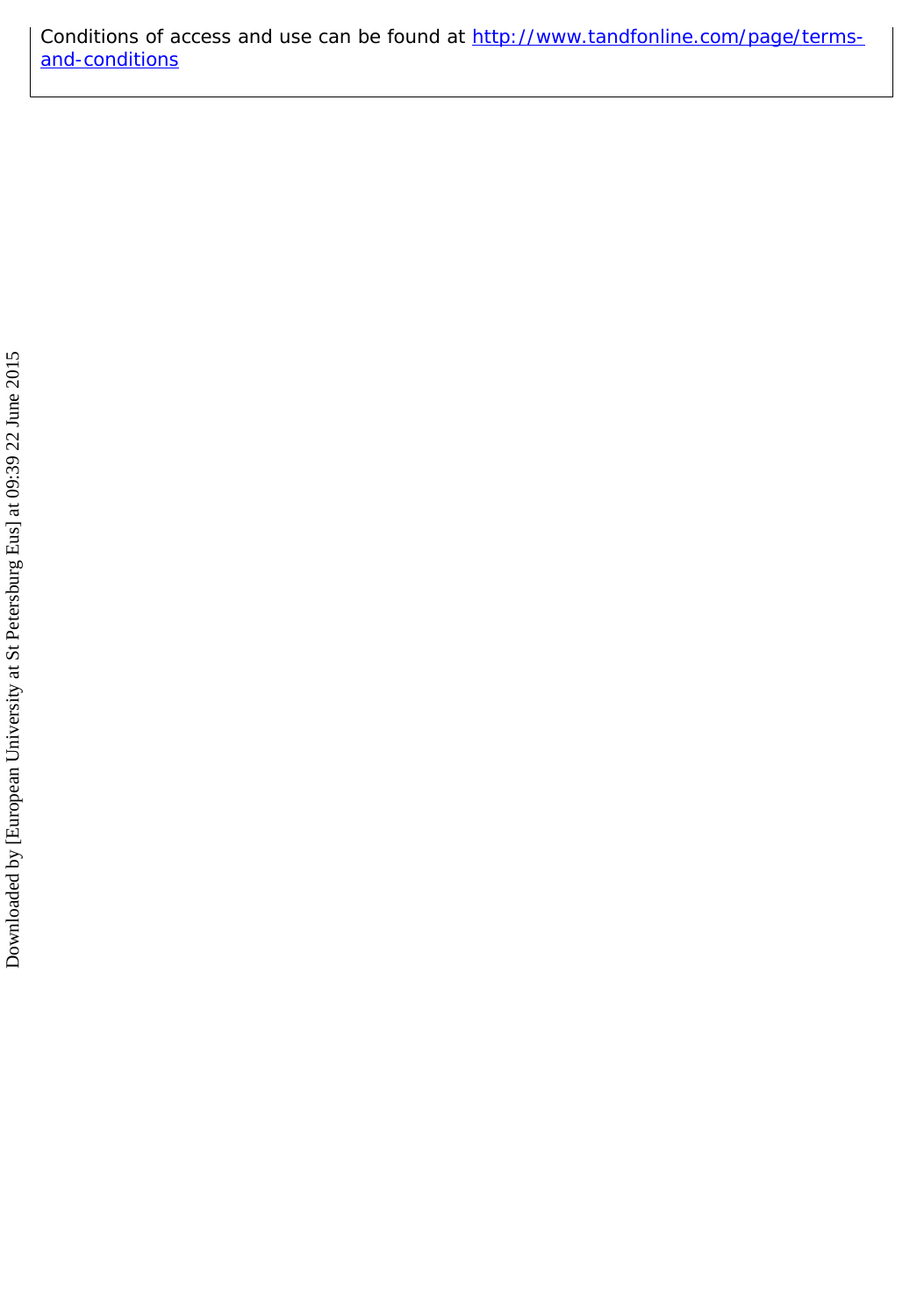## Black in the USSR: African diasporan pilgrims, expatriates and students in Russia, from the 1920s to the first decade of the twenty-first century

Joy Gleason Carew\*

Department of Pan-African Studies, University of Louisville, Louisville, KY, USA

From the 1920s through the collapse of the USSR, Blacks have found the Soviet Experiment fascinating. The Soviets' solidarity against oppression, and rapid industrialization programs of the 1920s and 1930s attracted a core of highly skilled Blacks, many of whom contributed their talents to helping build the new 'Soviet' Russia. Others took models home to wage struggles in their homeland. After World War II, the Soviets offered training to students from Africa, Latin America and Asia, and, for decades, generations went to study at Soviet universities. There were overwhelmingly positive public sentiments and a sense of common struggle in the post-War euphoria around the independence movements of the 1950s and 1960s. Yet, relations began to sour as the student numbers rose into the hundreds. By the 1980s with numbers in the thousands, racist acts had risen from the occasional to the dramatic. This paper explores the changing socio-political dynamics.

Keywords: Blacks; Russia/USSR; expatriates

In 1923, the Jamaican-American Poet Claude McKay [\(1999](#page-15-0)) wrote:

Stepping upon Russian soil I forthwith became a notorious character. And strangely enough there was nothing unpleasant about my being swept into the surge of revolutionary Russia … I was caught, tossed up into the air, and passed along by dozens of stalwart youths (280–281).

In 1949, the African-American artist and activist Paul Robeson ([1978\)](#page-15-0) said:

I have heard some honest and sincere people say to me, 'Yes, Paul, we agree with you on everything you say about Jim Crow and persecution … But what has Russia ever done for us Negroes?'… 'Russia', I say, 'the Soviet Union's very existence, its example before the world of abolishing all discrimination based on color or nationality, its fight in every arena of world conflict for genuine democracy and for peace, this has given us Negroes the chance of achieving our complete liberation [and] within this generation' (240).

In 2006, Professor Gabriel Kotchofa said in an interview:

'One thing democracy brought [to post-Soviet] Russia was the freedom to insult and attack people and be sure of not being punished', and, as reporter Patrick John observed from the rest of the interview … When [Prof. G. Kotchofa (originally from Benin)] arrived a quarter of a century ago, no Soviet citizen, he recalls, would have dared raise their hand against a foreigner,

<sup>\*</sup>Email: [jgcare01@louisville.edu](mailto: jgcare01@louisville.edu)

<sup>© 2015</sup> Taylor & Francis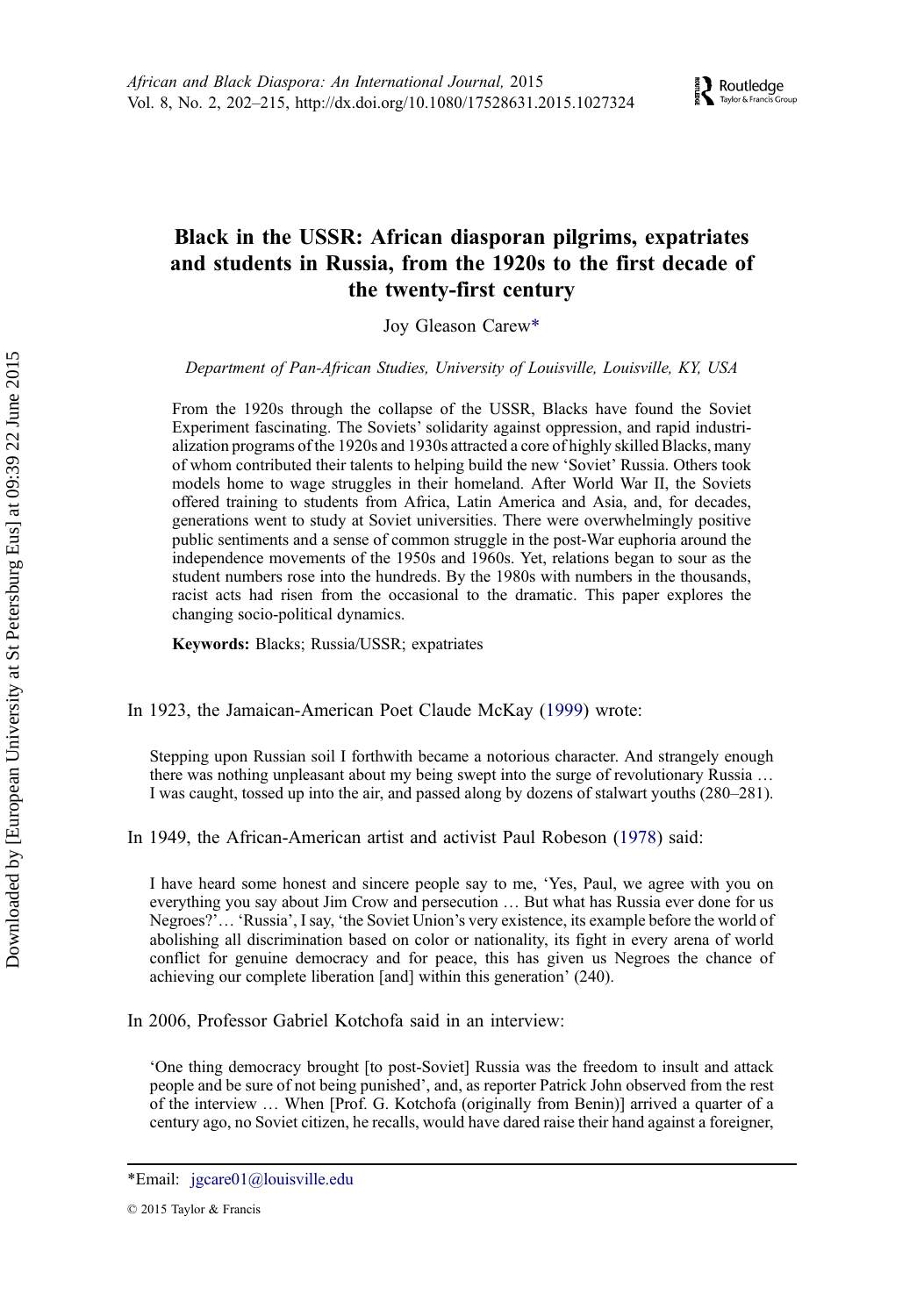and the USSR bore all the costs of its student 'guests' from the developing world (Jackson [2006](#page-14-0)).

What happened to the Soviet Experiment lauded by Black visitors, like Claude McKay in the early 1920s and Paul Robeson in the late 1940s, such that Gabriel Kotchofa, who had been living in the USSR/Russia for 25 years, would paint such a dismal picture in 2006? How is it that McKay, seeing similar crowds meeting him at the train in the USA in 1922 – where this could well be a prelude to lynching – could instead describe the Russian crowds with such delight? Or, that Robeson, after observing developments in the USSR for nearly 15 years – including the travail of family and disappearance of friends (Duberman [1989,](#page-14-0) 353–354) – would continue to point to its example as a catalyst to provoke positive changes for Blacks elsewhere in the world? Or, that Kotchofa, after having arrived in 1981 buoyed by the example of previous African students, would be compelled to join with other internationals in organizing themselves for their safety in 1996?

## A window into international student life

Kotchofa's early attitudes had paralleled those of thousands of other ambitious young people looking to the Soviets for opportunities not found elsewhere. As he noted, through the 1960s, 1970s, and into the 1980s when he arrived as a student, 'an education in the Soviet Bloc was a vital chance for poor students [from French-speaking countries] without the connections to net a French grant' (Jackson [2006](#page-14-0)). Kotchofa successfully completed his advanced degrees at the Gubkin State Oil and Gas University in Moscow, and, in 1996, became a member of the faculty there. Dr Kotchofa was also the first African to become a professor at a Russian University (Thomas [2012](#page-15-0)), and, he is now the Ambassador from the Republic of Benin to the Russian Federation (Union Africaine [2013](#page-15-0)).

In 1949, the Guyanese writer, Jan Carew, was the first student from South America to receive a scholarship to study at an Eastern Bloc university. The fact that this would be in Czechoslovakia, and that his courses would be in Czech or German, were not deterrents. Having already attended Howard and Western Reserve universities in the USA, where racism and insufficient funds were constant challenges, once he discovered the possibility of getting a full scholarship to study in Prague, he assiduously set about applying. He was sponsored by his home government, British Guiana and vouched for by the African-American artist and activist Robeson. He accepted a scholarship which included not only his fees, but also housing. He spent 2 years in Czechoslovakia at the famed Charles University, before going on to the Sorbonne University in France (Carew, [Forthcoming,](#page-14-0) 'Episodes').

Decades later, in the 1960s, after hearing accounts of a cousin who was studying in the USSR, he decided to investigate his cousin's life and the lives of other Third World scholarship beneficiaries. Carew had visited the USSR earlier as a guest of the Soviet Writers' Union following the extremely popular translation of his breakout novel, Black Midas. As he noted of that first visit:

I knew that the V.I.P. treatment I was receiving was not only because of my novel, but because my Soviet hosts were out to win my political support. It is good to remember that these Soviet invitations and visits, plus my relations with Soviet writers and artists, were taking place against a backdrop of political relations with my country, Guyana, then known as British Guiana. That is, relations with our Left-wing government and the Peoples Progressive Party (PPP), which openly declared its allegiance to the communist cause. Both sides in the Cold War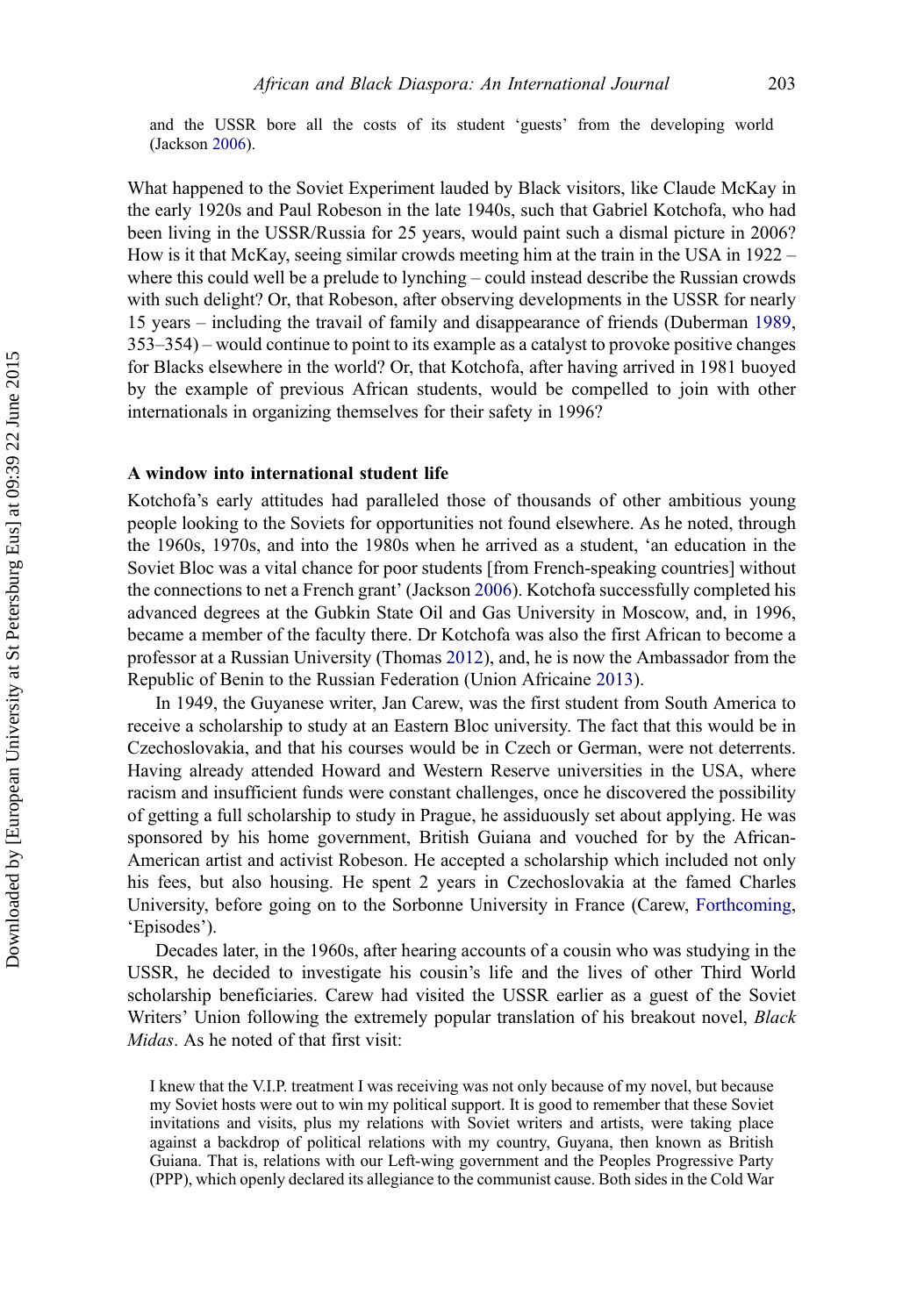## 204 J.G. Carew

were aware of the fact that British Guiana, situated as it was on the northern coast of South America, had a symbolical, geo-political, and strategic importance – in spite of its relatively small size and its population of under a million (Episodes).

Now, Carew was making a second visit, again as a guest of the Soviet Writers' Union, and also, to interview students with his cousin as his interpreter. The result was his 1964 documentary novel, Moscow Is Not My Mecca, in which he discussed the difficulties faced by the students and called upon the Soviets to address concerns of racism (Carew [1964\)](#page-14-0). Ironically, one of the largest student protests against racism came in the winter of 1963, several months after Carew's visit. A Ghanaian medical student had died under suspicious circumstances. The Soviets blamed it on the cold weather and alcohol, but the students contended he was murdered, and that this was just another example of the violence perpetrated against them and the authorities' indifference (Matusevich [2009](#page-15-0), 23).

From the perspective of the students and the countries sponsoring them, there was a great need to take advantage of the opportunity to do advanced studies in the USSR. On the other, though, the students had to adjust to the difficult weather, unfamiliar foods, and customs, and the Russians. Many expressed a resigned pragmatism. As Carew reports, one student said, 'I don't even think they really care if we become communists or not; but they do want us to return home convinced that the sun only rises in Holy Russia'. Another student observed:

So, we arrive … with expectations heightened by decades of propaganda for Russia. Those who returned from Youth Congresses … had glowing tales to tell of prodigal hospitality and an absence of racial discrimination … [Now] we are here … We see some of the good and the bad, the glittering and the tawdry … [But, in] backward countries like mine … our need for large numbers of educated people is greatest of all. Our need is so great that if the devil in hell offered us a chance for an education we would take it (Carew [1964,](#page-14-0) 111–112, 130).

These contradictions underlay much of the relationships between the Soviets and students of color from developing societies – particularly during the heightened anti-colonial ferment of the 1950s and 1960s. They appreciated the Soviets' help in supporting the anti-colonial movement and knew that the Soviets wanted to build allies. And here were legions of young people, anxious to contribute to the building of their new societies. In face of the limited opportunities coming from the West – and aversion to returning to their colonial masters – they were accepting scholarships to study in the USSR and other Eastern Bloc countries, which were touted as being non-racial as well. This idealism led Carew to seek the scholarship to study in Czechoslovakia in the late 1940s, and for Robeson to happily support him. What started as a trickle in the early 1960s, turned into a flood, and by the end of the 1980s, tens of thousands of students from newly independent and developing nations in Africa, Latin America, and Asia had found their way into these multi-year programs in the USSR.

Learning the language was first, and in the USSR, for example, the students were enrolled in a 2-year intensive immersion in Russian language and culture. This preparatory program might also include the equivalent of high school-level work. They were then enrolled into 4- to 8-year professional training programs at universities across the USSR, depending upon their area of their specialization. The Patrice Lumumba People's Friendship University in Moscow, now known as the Russian People's Friendship University (PFUR), was founded in 1960 and served as a major gateway for African and other Third World students to study in the USSR. Its graduates include many world leaders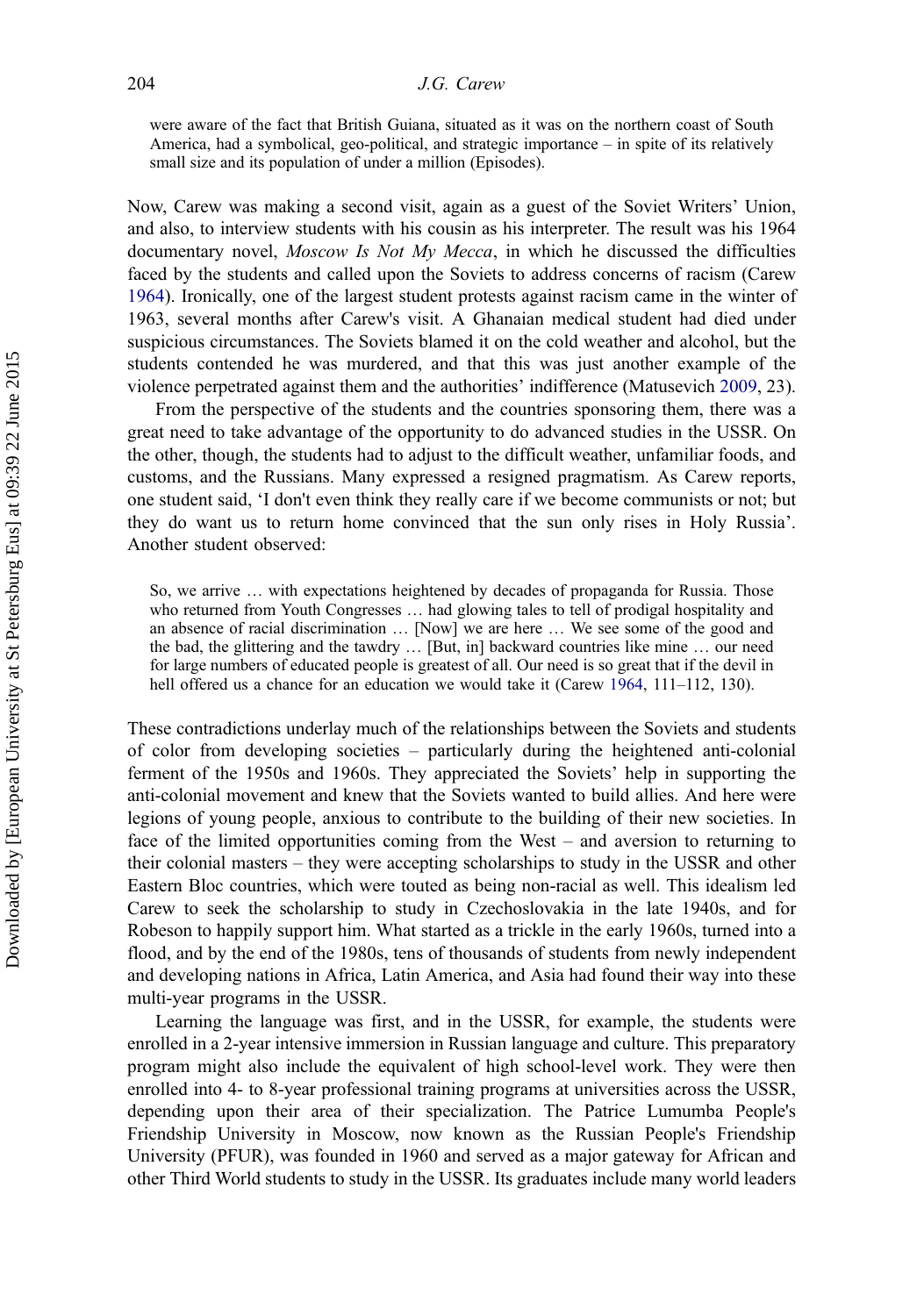and heads of major institutions in their home countries, and, according to the university's website, between 1960 and 2013, some 97,000 graduates have spread around the world and the former USSR (Russian Peoples' Friendship [2013\)](#page-15-0).

#### Early ties

A number of prominent Blacks were attracted to the Soviet Experiment in its early days. W.E.B. Du Bois, for one, made decennial visits from the mid-1920s onwards. Popular figures, like Robeson, who traveled back and forth frequently between 1934 and the early 1960s and was often in the media, also did much to encourage positive impressions.

But, people were also encouraged by personal letters and sporadic visits of those who were working in the USSR. Agricultural specialist John Sutton regularly corresponded with his mentor, George Washington Carver at the Tuskegee Institute, as the two consulted on Sutton's research. Going in 1931, Sutton renewed his 3-year contract twice before returning to the USA in the late 1930s. In 1932, a year into his stay in Soviet Central Asia, Sutton wrote his mentor:

I have been lately appointed manager of a newly organized laboratory of Technology in the Soviet Rice Institute. My main function is to discover some methods of utilizing to better advantage the rice plant ... I firmly believe that I can and will make world famous discoveries ... . They are giving me the opportunity here and I shall do my best to justify their belief in me. It is a rare, rare thing that a Negro gets such an opportunity (Sutton to Carver 1932).

In 1933, Technical Specialist Robert Robinson, visiting his mother in New York after nearly 3 years in the USSR, was swamped by people eager to find ways to make their own sojourn:

They bombarded me with questions about life in the Soviet Union … I told everyone about the Soviet system of employment, under which workers do not receive a fixed salary but rather are paid by the piecework system, earning according to their output. When some heard of the absence of Jim Crow and unemployment, they were eager to journey to the USSR as I had.

Robinson [\(1988](#page-15-0)) was sorry to leave his mother again, but he was glad to leave the destitution, 'Strolling down 125th street in Harlem left me with a chill … There was the face of the depression … the level of poverty and suffering I was seeing now was so much greater' (75, 82).

Fifteen years earlier, Blacks who had served in the armed forces during World War I, and others who had moved into Northern industrial centers in the period before and during the War, had been exposed to the possibility of new interracial dynamics. Abroad, following their liberation, the French had been demonstrably grateful for American Blacks' help during the War, despite the fact the US military leadership tried its best to minimize fraternization (Haywood [1978](#page-14-0), 54–55). In the USA, Black workers in Northern factories had encountered European immigrants who, having been exposed to socialism, were stressing solidarity across racial lines in favor of better working and living conditions. Noted fellow traveler Harry Haywood ([1978](#page-14-0)), who served in the US armed forces in France and was one of the first Blacks offered political training in Moscow in the mid-1920s, 'Chicago in the early twenties was an ideal place and time for the education of a black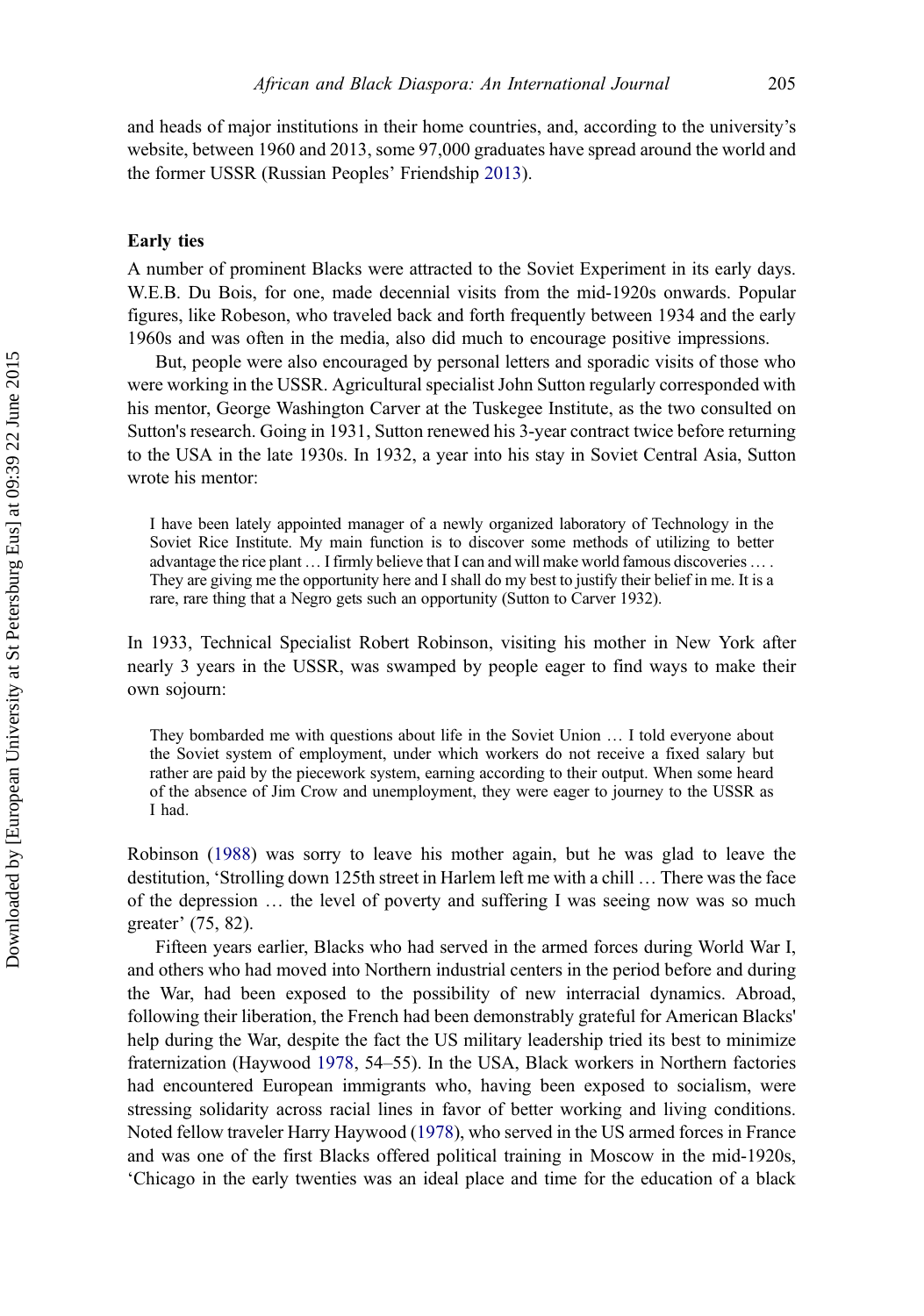radical … It was a major point of contact for these masses with the white labor movement and its advanced radical sector' (30).

Many were asking, if this nation was fighting to free people in Europe, why were Black people still being held in thralldom? Articles in the African Blood Brotherhood's The Crusader, Max Eastman's The Liberator, A. Phillip Randolph's The Messenger and W.E.B. Du Bois's Crisis were discussing the relative merits of socialism and subsequently, the Russian revolution, to help Blacks reshape their destinies (Carew [2010](#page-14-0), 17, 50).

McKay's publication of his poem 'If we must die' in the Liberator in 1919 spoke to the nascent realization that the time had come for blacks to fight back, and it also brought him to the attention of the Soviets. White servicemen returning to the urban centers were striking out against the Blacks who had taken their jobs and moved into their neighborhoods. McKay had written:

If we must die /Hunted and penned in an inglorious spot / While round us bark the mad and hungry dogs…/Though far outnumbered, let us show us brave/And for their thousand blows deal one deathblow!… Like men we'll face the murderous, cowardly pack/ Pressed to the wall, dying, but fighting back (McKay, Poetry Foundation [2013](#page-15-0)).

The American journalist, John Reed, confidant to Vladimir Illych Lenin, had been directed to speak about America's Blacks at the Comintern (the Communist International) meeting in Moscow. In anticipation of the 1920 session, Lenin had written the 'Draft Theses on a National and Colonial Questions to be discussed at the Second Congress of The Communist International', in which he called for supporting struggling peoples elsewhere in the world, 'the Soviet system is capable of ensuring genuine equality of nations … [and the Comintern] should render direct aid to the revolutionary movements among dependent and underprivileged nations (for example Ireland and the American Negroes)[parenthesis his]' (Haywood [1978,](#page-14-0) 223).

Though Reed spoke about the black plight at that Comintern, he knew that a black person would be more effective than a white man. Thus, he extended the invitation to McKay to address the Fourth International Comintern in Moscow in 1921. McKay was flattered, but also a little intimidated by the responsibilities of being the spokesperson for the Black plight at such a gathering. So, he delayed the trip a year, and instead went to London to work with the Socialist leader Sylvia Pankhurst and her publication the Workers' Dreadnought (Cooper [1996,](#page-14-0) 107).

Feeling more self-assured, McKay [\(1999](#page-15-0)) made what he termed his 'magical pilgrimage' in 1922, and stayed 6 months. In 'Soviet Russia and the Negro', published in the Crisis in two parts – December 1923 and January 1924 – he wrote:

The label of propaganda will be affixed to what I say here. I shall not mind; propaganda has now come into its respectable rights … I met with this spirit of sympathetic appreciation and response prevailing in all circles in Moscow and Petrograd … And there was nothing unpleasant about being swept into the surge of revolutionary Russia … No one but a soulless body can live there without being stirred (276, 280).

The Soviets, too, were pleased with McKay's representation of the Black plight for Russian audiences. This was memorialized in the famous photo showing McKay at the Comintern meetings standing next to the podium in the Throne Room of the Kremlin (McKay, American Modern Poetry [1999](#page-15-0)). His speech was given in English, but was shortly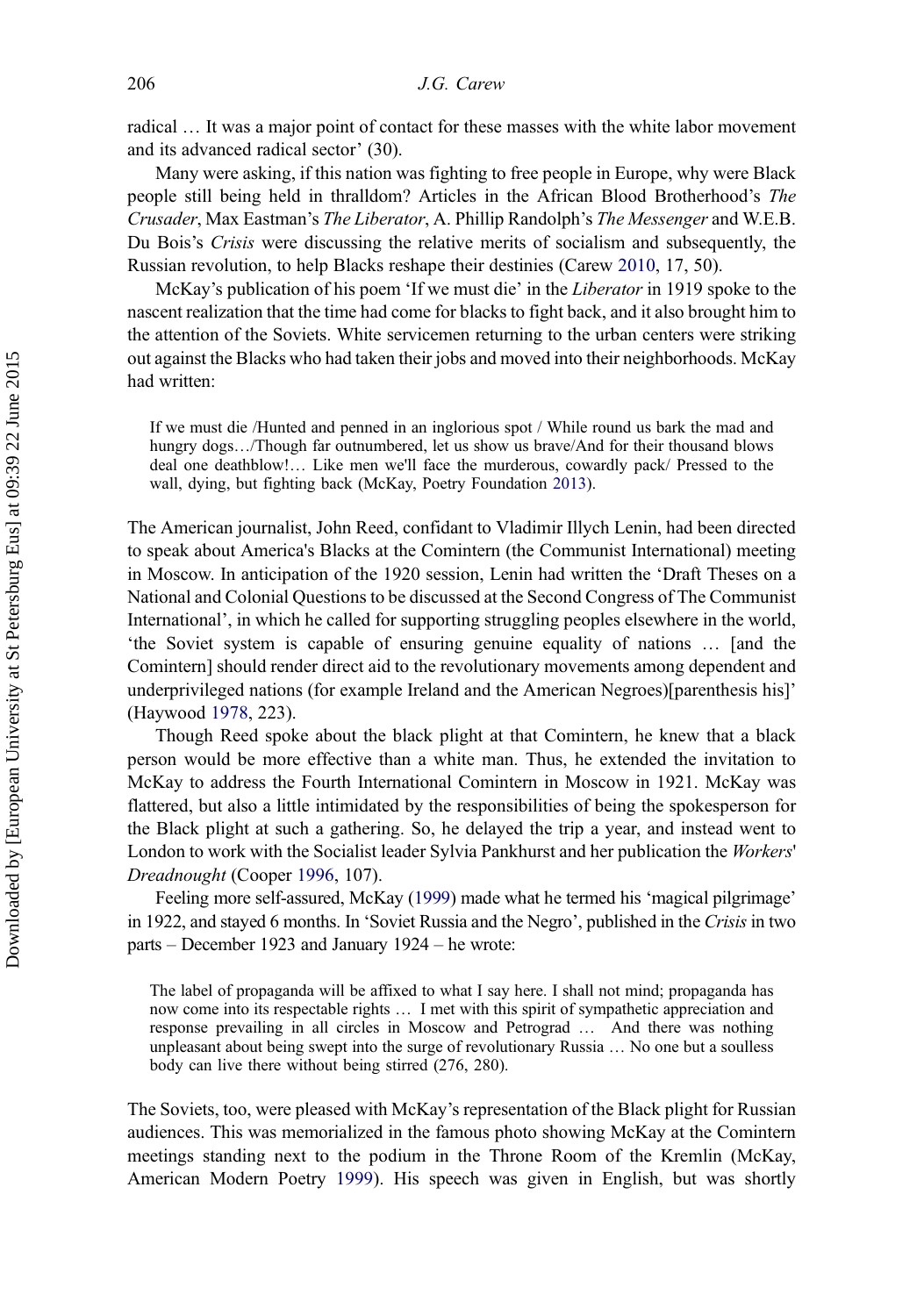thereafter translated into Russian for the Russian people. The Soviets arranged for McKay to speak and especially, to be photographed in a wide range of venues:

the photograph of my black face was everywhere among the most highest of Soviet rulers, in the principal streets, adorning the walls of the city … I was photographed with the popular leaders of international Communism …; with officers of the Soviet fleet, the army and the air forces, with the Red Cadets and the rank and file (McKay [1999](#page-15-0),170–171).

McKay's dark skin was perfect for the many photo-ops exhibited to show the non-racial society being constructed under the Soviet Experiment. There was another Black man in Moscow at the time – the Dutch Guianese – American Otto Huiswood. But, he was lightskinned and photos with him would not be so visibly dramatic (Baldwin [2002](#page-14-0), 50). Instead, he was kept busy behind the scenes and did not appear in the main propaganda pictures. Huiswood would, however, return several times over the next decade, and play an important role in formulating the Soviet's Negro Question policies (Carew [2010,](#page-14-0) 25).

McKay's article also added more fuel to Du Bois' intentions to sample the Soviet Experiment himself. When the opportunity presented itself in 1926, Du Bois headed off on his own pilgrimage. Adding to McKay's enthusiastic remarks of 3 years back, Du Bois' biographer, David Levering Lewis, summarized Du Bois' reactions:

In language reminiscent of a Protestant Reformation devine, Du Bois, told of standing 'in astonishment and wonder at the revelation of Russia' [and that] 'he might be partially deceived and half-informed', but if what he had seen and heard with his eyes and ears in Russia was Bolshevism, [he wrote] 'I am a Bolshevik' (Lewis [2001](#page-14-0), 203).

Du Bois would make three more journeys before his death: in the early 1960s, in 1936, 1949, and a longer stay in 1959.

For many of these Black visitors, the enthusiasm stemmed from a combination of the experience of non-racial solidarity and the observance of the energetic ways the Soviets were changing the lives of the ordinary people in Russia. The non-racial society was signaled by the Russian celebration of Alexander Sergeevich Pushkin, the great grandson of an African, and naming him 'the father of Russian literature'. Many also saw a parallel between the oppression of Russia's serfs under Tsarist rule and the slaves in the USA. And, they found the dramatic modernization of life for the Uzbeks and other peoples of color in the USSR as models for social change elsewhere.

Robeson, watching earlier visitors, made his first of many journeys in 1934. In fact, both of Robeson's two brothers in-law were so impressed with the possibilities of greater opportunity in the USSR, that they went there before him. One, Frank Goode, decided that he would never return to denigration in the USA. He settled permanently in the country, married, and raised his family (Carew [2010,](#page-14-0) 167).

Hundreds of Blacks made their way to the USSR in the 1920s and 1930s, but McKay and Du Bois and later Robeson and Langston Hughes, who stayed a year, would have a particularly powerful affect upon others. As writers and broadcasters, what they wrote and said was distributed widely by the Black and progressive media. Even stories in the New York Times, such as that about the trial, against the perpetrators of racist attacks on the technical specialist Robert Robinson in 1931, drew interest (Carew [2010](#page-14-0), 231, note 42).

Though McKay recanted his support of the Soviet Experiment with his growing dismay over Stalinism in the mid-1940s (Cooper [1996](#page-14-0), 352), the genie had been let out of the bottle. The same applied for Hughes, who back-pedaled in the early 1950s in an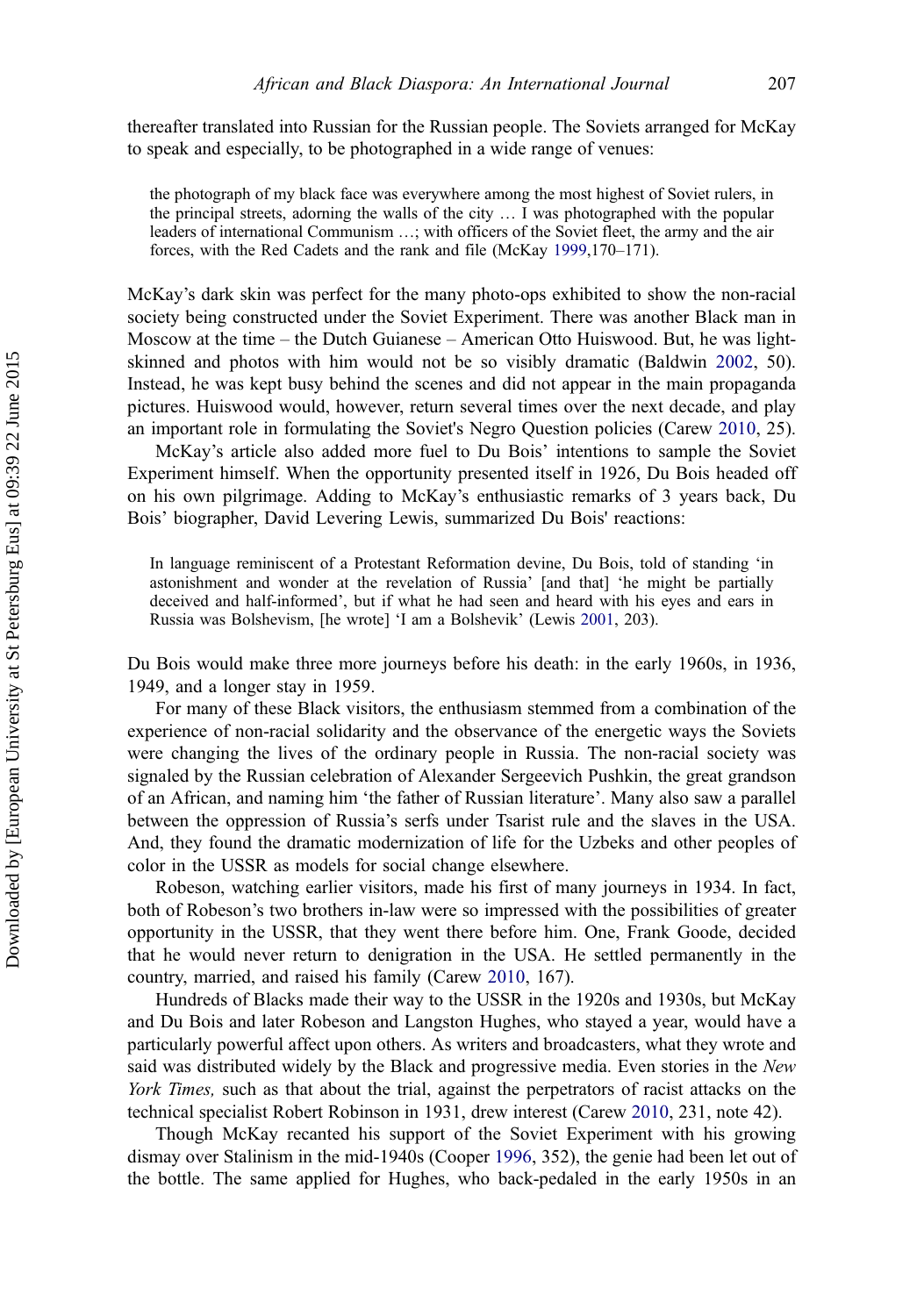attempt to save his career (Rampersad [2001,](#page-15-0) 216–217). Hughes had spent a year traversing vast parts of the country. From 1932 through the 1940s, he had been contrasting the positive experiences of the USSR's peoples of color and with the lack of opportunity for Blacks in the USA. He also highlighted the Soviets' solidarity with American Blacks and call for the release of the Scottsboro Boys in the USA (DeSantos [1995,](#page-14-0) 5). Though Hughes caved under duress during the McCarthyite tribunals of the House Committee on UnAmerican Activities, like McKay, he had already excited the curiosity of hundreds of thousands of readers.

The Soviet authorities were pleased to have these important Black visitors touting the Soviet Experiment because this helped highlight the positive image of the USSR to peoples of color elsewhere. It also helped with the domestic outreach to the Russian people and other nationalities coming under the new Soviet Union. Having assumed the former colonial properties of Tsarist Russia, they needed to build solidarity among the USSR's own peoples of color in the Caucuses and Soviet Central Asia. Here was an opportunity to represent Soviet modernity and to have these advanced people of color training other people of color (Sharani [1994,](#page-15-0) 57, 61). The strategic importance was not lost on the agricultural team leader, Oliver Golden. As Golden wrote Carver:

Fifty of America's largest industrial concerns have sent 2,000 of their representatives to Soviet Russia to help develop the Russian industry. Yet so far we have not on record any Negro specialists in Russia … It is necessary to get these men stationed in leading positions, so when other groups come, whether white or black, they will work under the supervision of these specialists … (Golden [2002,](#page-14-0) 203)

And, posted to Uzbekistan, there was a double pleasure in recognizing their place as role models. As noted by his granddaughter, 'It would mean more to an Uzbek, he thought, to see an educated, skilled black American [and] would show what was possible when people pulled themselves out of oppression' (Khanga [1992](#page-14-0), 77). Ironically, Golden and his group had to leave the USA in order to be able to apply their skills.

#### Black pilgrims and expatriates

In the 1920s and early 1930s, Blacks, like Haywood and Golden, were recruited for political training which they would make use of back in their home countries. Some of these trainees returned at various times to work on a range of Comintern projects and some chose to settle permanently in the USSR (Blakely [1986](#page-14-0), 101). However, in the early 1930s, Blacks found themselves recruited for other reasons as well. The Soviets needed skills to help meet the demands of their Five-Year Plans, and progressive Blacks wanted to open new opportunities to other Blacks. There were large numbers of people looking for good jobs, not only for themselves, but also to bring in funds so that they could support other family members. As a particularly inventive inducement, the Soviets allowed these contract workers to open an account in a New York bank and offered to pay a portion of their salaries there (Robinson [1988](#page-15-0), 29). These offers were quite appealing during the Depression: a country that was directly recruiting Blacks as well as whites; offering well-paid jobs and some of that money would be immediately available to family in the USA; and no less importantly offering free housing, medical and childcare, and paid vacations.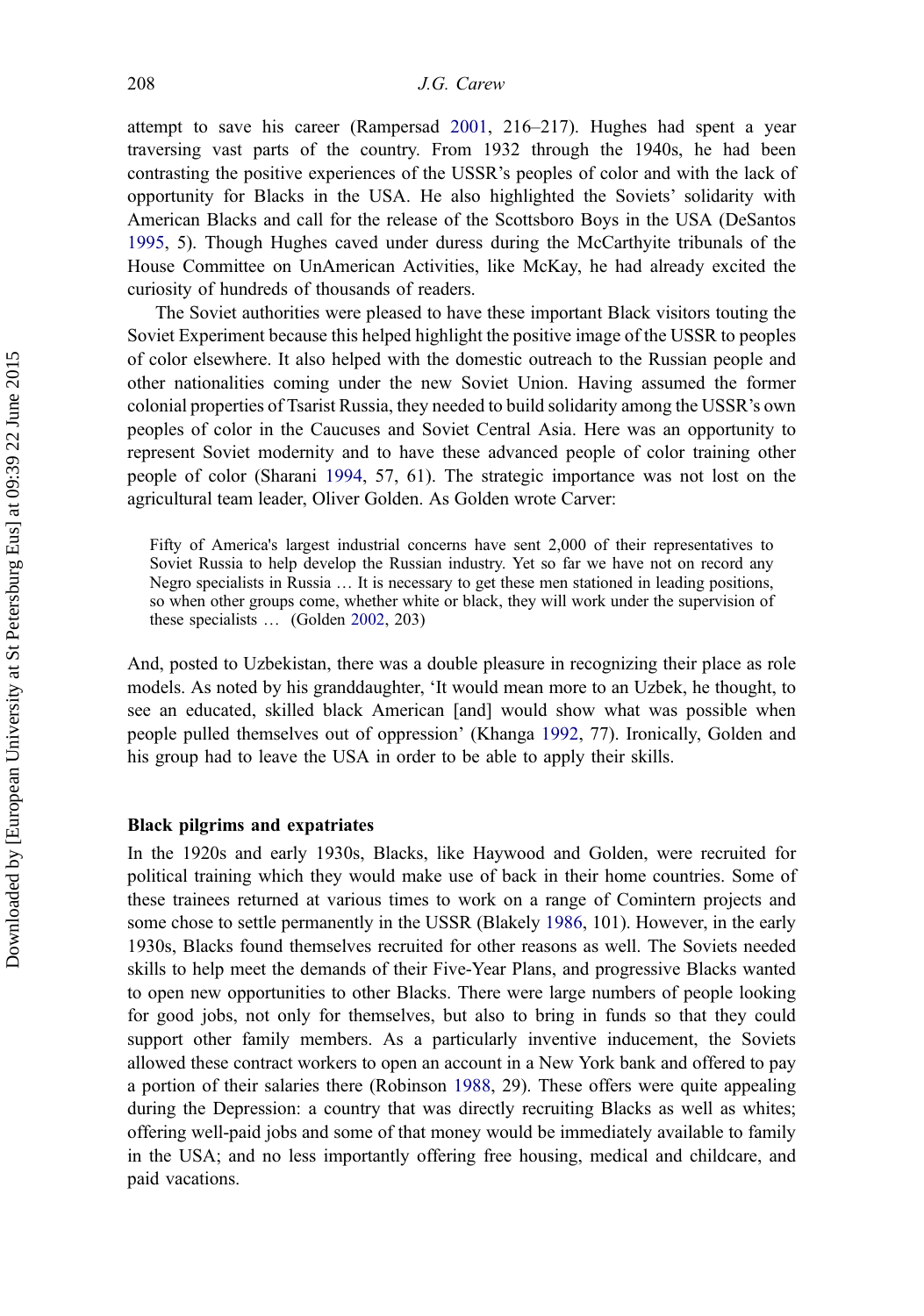Agricultural specialists were recruited by Golden with Dr Carver's help; industrial and technical specialists were recruited from the Ford motor company; technical specialists and engineers were recruited from the Black colleges; and artists and intellectuals, including Hughes, were recruited for anti-racist propaganda projects. Three members of the propaganda film 'Black and White' group, Wayland Rudd, Lloyd Patterson, and Homer Smith, and two agricultural specialists, Golden and George Tynes, chose to remain. All of them had good jobs, some had married and some were starting families. Others, while not remaining for the rest of their lives, found ways to extend their stay several months, or renew their contracts, to delay their return to the USA (Carew [2010,](#page-14-0) 158, 132, 110).

Ultimately, for those going back to the USA after several years in the USSR, the decision to leave in the late 1930s was provoked by the Stalinist government's requirement that they take up Soviet citizenship or leave. They could not continue as foreign specialists on 1- to 3-year contracts. Reluctant to give up their US passports, they returned to the USA that was not particularly hospitable. These returnees went from a subsidized life in the USSR, to being Black and now 'Red' in the USA. Many of them had trouble finding work. For example, when Joseph Roane, one of the agricultural specialists, finally landed a teaching job, he was paid 'at ninety dollars a month [down from \$600 dollars a month in the USSR]', and had to live without the free housing, food, medical care, childcare, and vacations he had enjoyed in the Soviet Union (Blakely [1986](#page-14-0), 98). And, he re-discovered second class citizenship. As he recalled in an interview several decades later, 'in just a few years [in the USSR], you'd be surprised – you could forget what segregation was like' (Khanga [1992,](#page-14-0) 79).

These agronomists, research chemists, or engineers had not only found jobs in their chosen fields, but they were also free of the terrors of Jim Crow. They were also given the prestige of being there to train the Russians and other people working on the same projects, or in the plants. Noted Golden's granddaughter:

There's no doubt that certain Party hacks did want to display blacks as propaganda trophies … but any well-informed Soviet agricultural official certainly understood how well-trained these men were by any standard and how rare their skills would be in a primitive economy. The Soviets needed cotton breeders and irrigation specialists, of whatever color, as badly as they needed engineers and auto workers in other parts of the country (Khanga [1992](#page-14-0), 77).

Black specialists brought in innovations, ranging from stronger strains of cotton (Khanga [1992,](#page-14-0) 84) and better irrigation, to technical innovations, and to efficiencies in the Postal Services (Carew [2010](#page-14-0), 76, 81).

The Black expatriates and their descendants were also able to fulfill other ambitions that would have been nearly impossible in the USA in the 1920s to early 1960s period (Smith [1964](#page-15-0), 64–65). Smith, who left after 14 years, contended that he could not have built a career as a journalist, had he stayed in the USA. But, he was in the USSR through the 1930s and World War II and sending dispatches back to the USA, '[I was] the only Negro journalist ever stationed in Russia. I was also the only Negro war correspondent on the Russian-German front [and] first Negro to be accredited a war correspondent'. When he finally left the Soviet Union for Ethiopia with his Russian wife in 1946, he admitted a certain ambivalence. While he was troubled at seeing the actions of the Secret Police, he also had other feelings: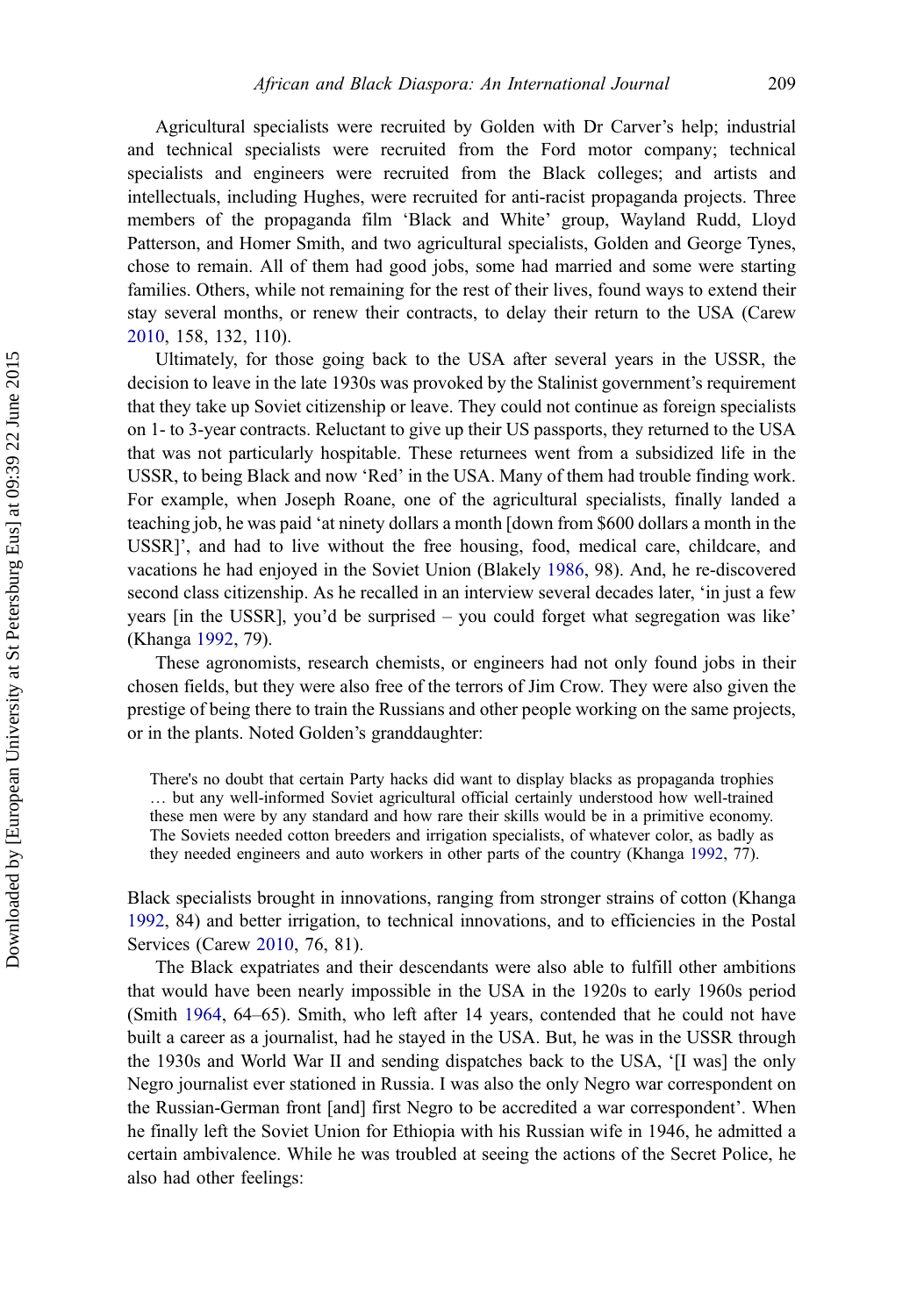I, too, had become very fond of and well-disposed toward Russia and the likeable Russian people. It could hardly have been otherwise; non-discrimination and non-segregation could not possibly generate anything other than satisfaction, good will and gratefulness. The harshness of the regime, of course, could not be overlooked; but this did not affect me or other Negroes directly (Smith [1964,](#page-15-0) 172, 207).

Tynes, who had arrived in 1931, found his expertise in raising poultry to be key to the War effort (Golden [2002](#page-14-0), 44). The Soviet Ministry of Agriculture later recognized him by setting up a new experimental Fish and Duck farm for him outside Moscow after the War. He and his family lived there until he retired in the 1970s and they moved into an apartment subsidized by the Soviet government (Carew interviews, [Forthcoming](#page-14-0)).

Interviews with many of the descendants, or reading the few memoirs have indicated that while many Black expatriate families suffered hardships, these were no worse than those faced by the ordinary Russian. Also, as Khanga noted, at various times, they benefited from the special arrangements being made for foreign specialists (Khanga [1992](#page-14-0), 83). This continued through the especially difficult period of World War II (Smith [1964,](#page-15-0) 150). Only one of the 1920s and 1930s Black sojourner/expatriates – Lovett Fort-Whiteman, who died in 1939 – is known to have died in the Purges. Fort-Whiteman was one of the earliest Blacks to study in the political schools in Moscow in the mid-1920s, and had recruited a number of other fellow travelers. Noted Smith [\(1964](#page-15-0)):

[Fort-Whiteman] committed … the greatest faux pas of all. He … insisted that the group [of Blacks in Moscow and USSR] should maintain a high degree of consciousness of their color and always remember they were Negroes. But the complete absence of any racial prejudice or discrimination and the almost total lack of color consciousness in Russia made [this] advice extremely unpalatable [to the Comintern officials] … As a matter of fact, a Negro in Russia had no reason at all to think of color. (81)

These Black expatriates and their descendants also found their status could help them ward off Secret Police investigations, or help them gain access to prized institutions. Noted, Khanga of her grandfather, after he confronted the Secret Police in Tashkent – he discovered that they had searched his apartment during his absence – 'It's … possible … that some official thought better of arresting a well-connected black American communist' (Khanga [1992,](#page-14-0) 91). Black expatriate Robert Ross helped Lily Golden [\(2002](#page-14-0)) gain admission to the prestigious Moscow State University (42). She noted that while being Black for this select group of descendants was not a hindrance to obtaining prized entrances to universities in the 1950s and 1960s, they were more likely to have problems if they had Jewish ties, or ties to foreigners (Golden [2002](#page-14-0), 40, 21). Many descendants attended university, some became professors and research scientists, another did Navy officer's training, one was a member of the famed Bolshoi Ballet, and still others became actors and journalists (Golden [2002,](#page-14-0) 45, 46).

By the early 1960s, the Soviet outreach to newly independent nations in Africa and other parts of the developing world took two intertwined tacks. In contrast to the 1920s and 1930s when the Soviets needed the help, the Soviets were now offering their expertise to others. Teams of educators and technical experts were offered to help build the intellectual and physical infrastructures in-country. And, generous scholarships and stipends were offered for students to study at Soviet universities so as develop their country's intellectual and professional capital. Many allied nations in the Eastern Bloc offered similar scholarships. The Soviet awards included not only scholarships for the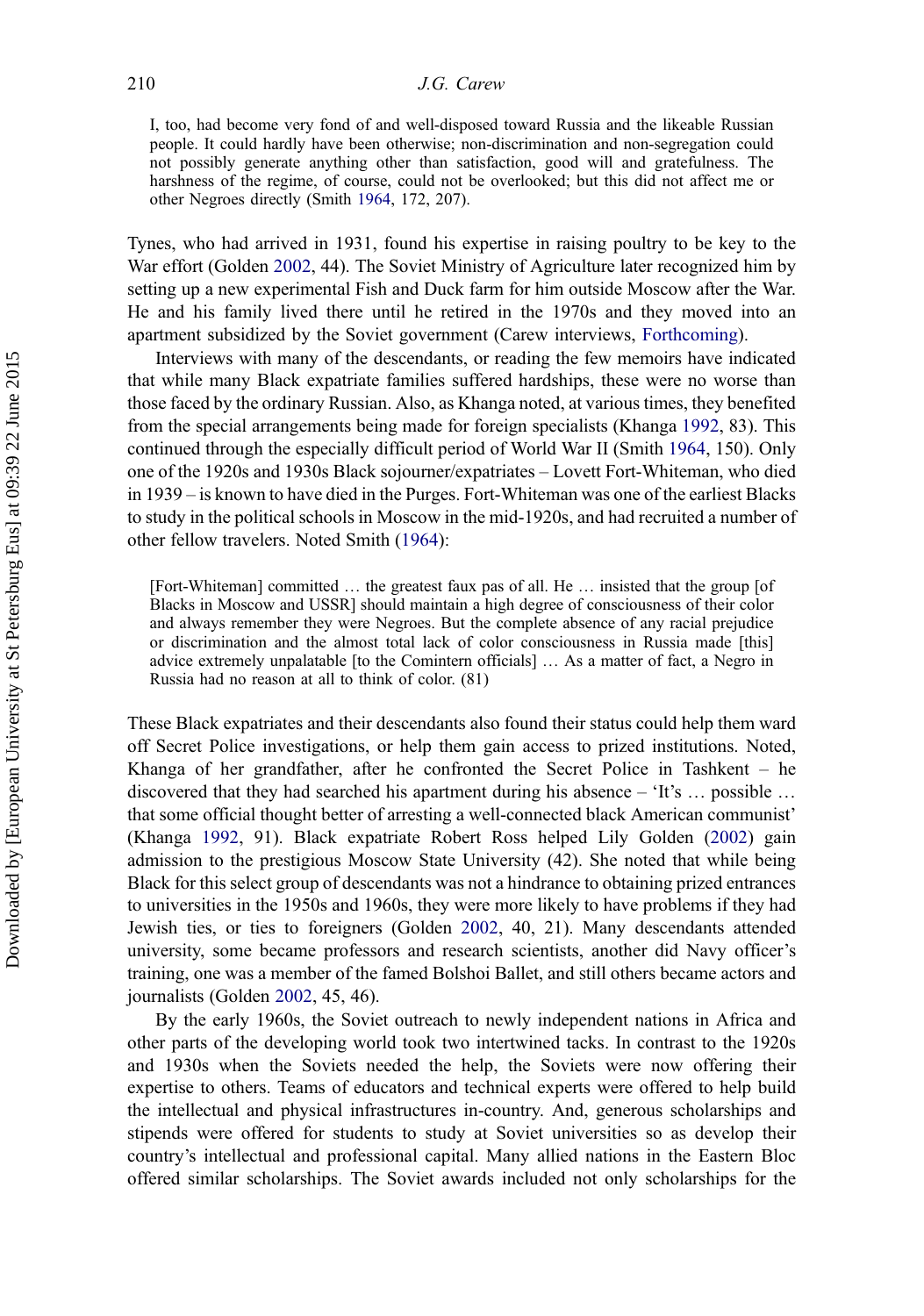universities, but also free housing and stipends for other expenses, and a travel allowance that made it possible for these students to go to Europe twice a year (Matusevich [2009,](#page-15-0) 29, 30).

Several of the Black expatriates' daughters were either attending university or working there when the African and other Third World students began to arrive in the 1960s. They, like the Russian public, had already been primed for this cohort by the 1957 World Festival of Youth and Students and the 1958 conference of African and Asian Writers. And, Ghana's independence in 1957 and Guinea's in 1958 were seen as powerful signals of an exciting future. Observed Lily Golden [\(2002](#page-14-0)), 'Before our eyes, Africa was gaining freedom. We could never have guessed … in 1960 … more than 30 African colonies would be granted their independence' (77).

Golden ([2002\)](#page-14-0) married a student from Zanzibar in 1961, but she was not alone:

The Black Soviet girls were marrying Africans in the conviction that, by going to the continent, they could be of some help to their husbands' peoples … We believed that our education would enable us to contribute ... As men and women of African origin, we were feeling solidarity with our brethren  $(111)$ .

This general idealism was not only a feature of Afro-Russians, but Russian students and professionals looked forward to going to African and other newly independent nations to teach and help build these societies there (Carew interviews, [Forthcoming](#page-14-0)).

But, there was a clash between the romanticism and the reality:

One after another of my girlfriends of African [African America] origin were marrying Africans [and] all followed their husbands. [But] soon one by one, they began to reappear again in the Soviet Union [though] visas were not easily obtained. These young women had fought the Soviet bureaucracy for permission to go, and now, they had to fight the Soviet bureaucracy for permission to return, not to speak of fighting husbands and their families that tried to prevent them and their children from leaving (Golden [2002,](#page-14-0) 110–111).

One such account was that of Amelia Tynes-Mensah, the daughter of expatriate George Tynes, who had considerable difficulty getting permission to leave with her husband who had been a student in the USSR. But, later, after her Ghanaian marriage had fallen apart, had to spend considerable effort getting permission to return to the USSR (Carew [2010,](#page-14-0) 207; Carew interviews, [Forthcoming](#page-14-0)).

Also, the romanticism of solidarity with Africa was increasingly tested by the demands of the growing numbers of students taking up residence in university centers. Toward the end of the 1980s, the Soviet Union fell apart. The fabric had been fraying for years, but was largely bolstered up by policies and procedures that provided 'patches' to any problems that might surface. And, generally, the Soviet authorities had made attempts match the solidarity rhetoric with action. Then, as now, though, incidents regarding the treatment of Blacks were not acknowledged to be 'racism', per se, but isolated signs of 'hooliganism' or tensions fueled by alcohol.

#### Facing intolerance in Post-Soviet Russia

But, as Maxim Matusevich ([2009\)](#page-15-0) points out, Perestroika brought not only a dramatic change to the socio-economic life of the Russian people, but also fueled attacks on Africans and other foreigners of color: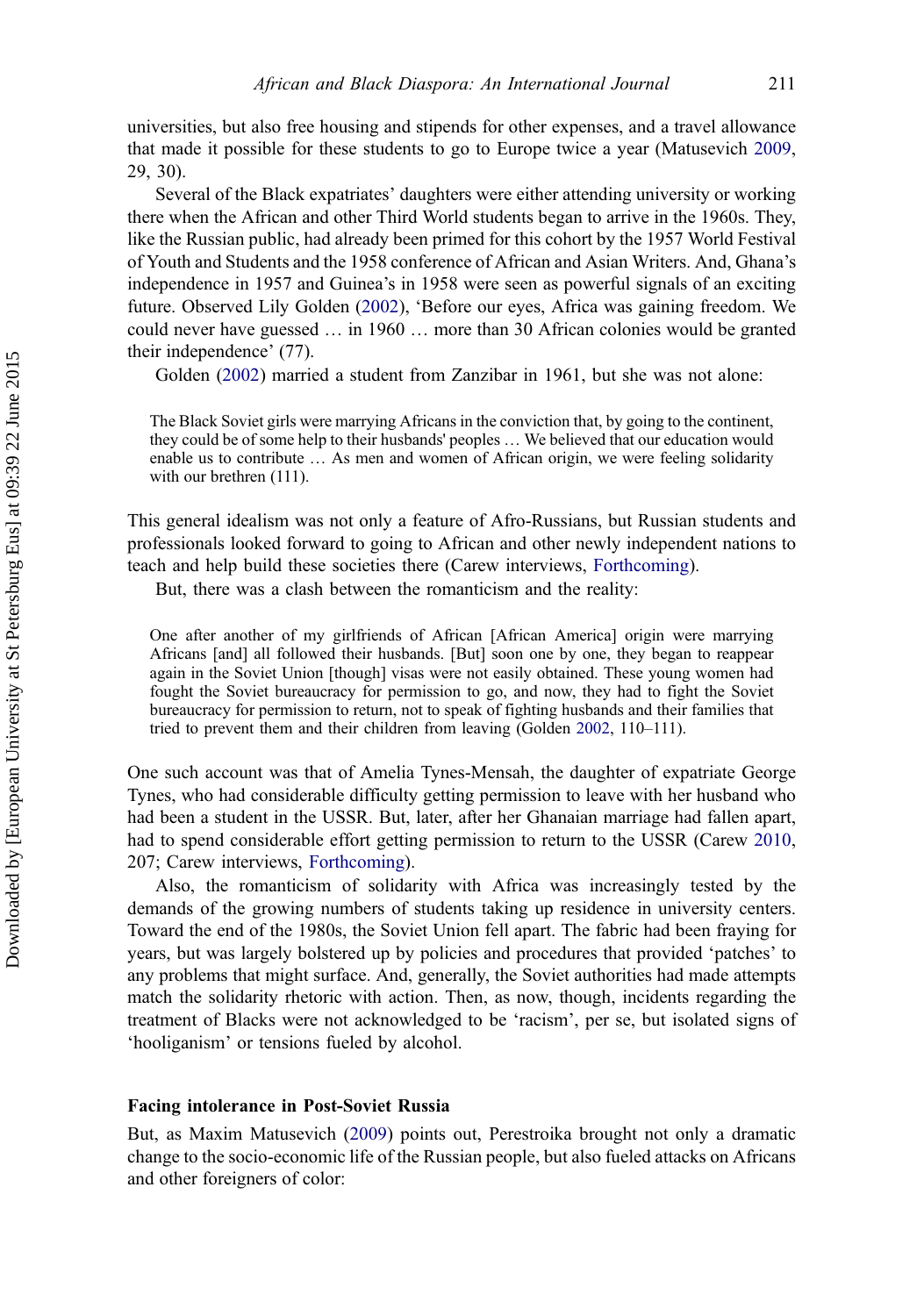A surge in anti-Third World sentiments accompanied the new revelations about the alleged 'sources' of Soviet underdevelopment. The Soviet Union, the public was led to believe, could not afford supporting dependents in the faraway exotic locations. And Africans, the most visible representatives of the developing world in Soviet public spaces, now had to bear the brunt of what became a spontaneous campaign of denunciation of Soviet assistance abroad (30).

#### Additionally, noted Klomegah in 2006:

In the Soviet era, the causes of the country's problems were always said to derive from an external enemy, such as imperialism or Zionism. But now they're looking at a different kind of '-ism', and it's the enemy within, the immigrants and poor foreign students living Russia, who are getting the blame (Klomegah [2006](#page-14-0)).

While a survey of incident accounts on the Internet suggests that the worst years for attacks on foreign students of color were 1995 to 2006, there are still attacks on 'blacks' in Russia. Some are directed at foreign students, others are directed at the former USSR's own 'blacks' – ethnic migrants from the southern and eastern provincial regions. These are peoples from the Caucuses mountain countries, such as Chechnya and Georgia, and Central Asia, such as Uzbekistan. Like the foreign students of color, their darker skin and/ or Asiatic features stand out (Finn [2008](#page-14-0)). And, like the foreign students, they have been seen as supplicants, taking funds and jobs away from the Russians.

However, a convergence has arisen that could help ameliorate this climate of intolerance. Russia has been making fresh attempts to rebuild her relations with African nations and seems poised to re-enter global economics. Her membership in the 'South-South' BRICS coalition of Brazil, Russia, India, China, and South Africa, is a case in point. According to Arkhangelskaya and Shubin ([2013](#page-14-0), 27), this five-nation grouping of emerging economies has a particular focus on 'co-financing infrastructure projects in Africa'. Russia is also getting ready for the 2014 Olympic Games in Sochi, and positioning herself for the 2018 World Cup. And, she cannot afford to have reports of attacks on foreign students, or other peoples of color in her midst, tarnish her global image (Reevell [2013](#page-15-0)).

Also, at the grassroots level, steps have been taken to help these students and their families contend with the challenges of being black in Russia. An ancillary effect of the African and other student of color presence in the country has been the increasing numbers of mixed-race children. With the collapse of the Soviet Union, not only were students facing racial incidents, but so were these children and their mothers. The Black expatriates of the 1920s and 1930s period, and their Afro-Russian children, had settled in a wide range of locales, depending upon the work their fathers or grandfathers were doing, and they were few in number. Conversely, the African and other students of color, arriving in the 1960s and onwards were concentrated in neighborhoods around the university campuses and their numbers were much larger. Increasing numbers of mixedrace children began appearing in these sectors as well, as young Russian and provincial women were attracted to these exotic foreigners. By 2006, these children had been estimated to be 4,000 (Fund 'Metis' [2013\)](#page-14-0).

Some of the fathers had found jobs and stayed in Russia and the families remained intact. But more have had to return to their countries after finishing their studies, leaving these children to be raised by their Russian mothers alone, or by the State (Fund 'Metis' [2013\)](#page-14-0). This was of great concern to several of the Afro-Russian descendants. From personal experience, they knew the challenges of crossing cultural boundaries, and decided to draw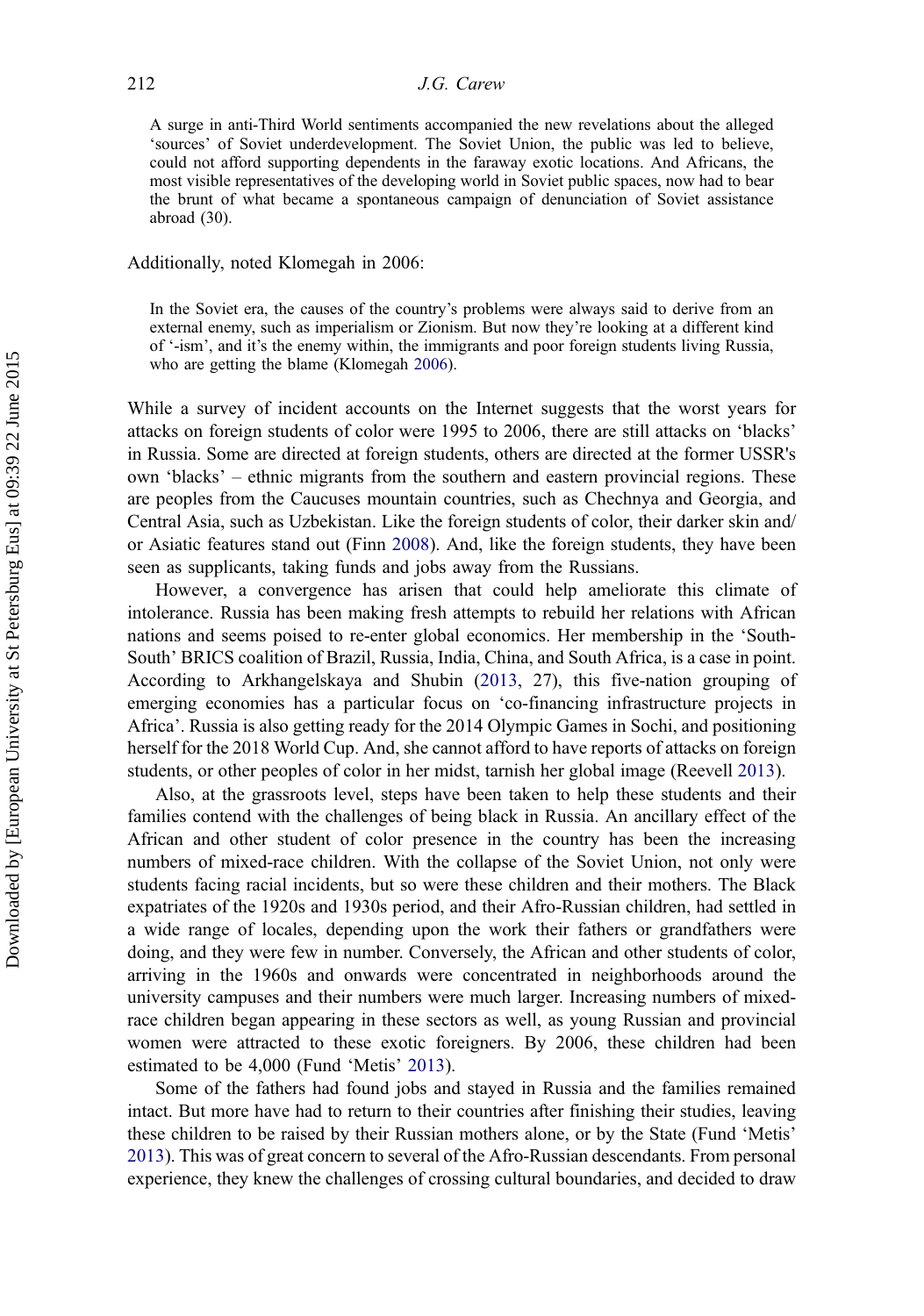on their various political and social supports to help these later generations who were floundering (Carew interviews, [Forthcoming](#page-14-0)). Amelia Tynes-Mensah, for one, established the Fund 'Metis', an international children's charity, in 1997. Like Lily Golden, Tynes-Mensah had married an African student whom she met in Moscow in the 1960s. But, she later divorced her Ghanaian husband, and returned to the USSR to raise her Afro-Russian/ Ghanaian children (Carew interviews, [Forthcoming](#page-14-0)). Fund 'Metis' provides much-needed social services and, with the assistance of various African embassies, international agencies, and private funding, it also introduces these children to the cultures of their African fathers as a means to help them be more secure in themselves (Fund 'Metis' [2013](#page-14-0)).

Like the Association of Foreign Students sreated/established by Dr Kotchofa in 1996 to provide support to foreign students, Tynes-Mensah's Fund 'Metis' represents proactive attempts by Blacks established in Russia to strengthen the ability of these populations faced with the growing intolerance. Both organizations are registered with the appropriate Russian governmental agencies and are referenced as resources on various websites. But also, it is a testament to a need to 'give back' that Tynes-Mensa and Dr Kotchofa, who represent and the long-standing Black expatriate presence and the more recent the African student presence in Russia, respectively, are willing to draw on their various internal and external networks to help.

The fact of these grass-roots efforts to remedy some of the difficulties faced by Black students and their mixed-race dependents in Russia is both encouraging and troubling. It is encouraging because the founders of these organizations – an Afro-Russian descendent from a 1930s Black pilgrim and a former student from Benin and now professor at a Russian university – were beneficiaries of Black Soviet solidarity of an earlier period. As a result, they are in a position to tap into their various resources to help. It is troubling because these organizations are now needed to help current generations of Black students navigate the Russian system. Regrettably, and the stories of the current wave of xenophobia threaten to overshadow a history of positive Black-Soviet relations. Yet, looking at a span of 90 years, stretching from the 1920s through 2006, it is evident that the Soviets did offer numerous supports for the Black struggle in the early and mid-Soviet periods. Presenting itself as an alternative to Western capitalism, the Soviet Union and its programs offered developing nations, and others fighting repression, professional training, and development opportunities. This included the earliest days of building the industrial base of the new 'Soviet' Russia, when skilled and talented Blacks were welcomed to join the Soviet Experiment. It continued through the early decades of the scholarship programs for Third World students, and the euphoria of the independence movements. In this period, too, university-educated Soviet youth vied for the opportunity to be sent abroad to work on Soviet-sponsored projects; and Soviet development projects were seen across Africa and elsewhere in the developing world.

But, this solidarity, demonstrated from the highest levels and stretching through to the ordinary people, petered out with the rising pressures of socio-economic and political decay of the last decades of the Soviet-era. In searching for scapegoats, people now pointed to the enormous amount of funds that were being used to support the scholarships and other subsidies, at their expense. And African and other dark-skinned students were easy to recognize as 'outsiders'.

Despite this change in attitude, students from Africa and elsewhere continued to go, and are still going to study in Russia (Arkhangelskaya and Shubin [2013](#page-14-0), 26), because the education is a good one; and for people with limited resources, the cost is very affordable. In more recent time, the costs have been further reduced, as the Russian government has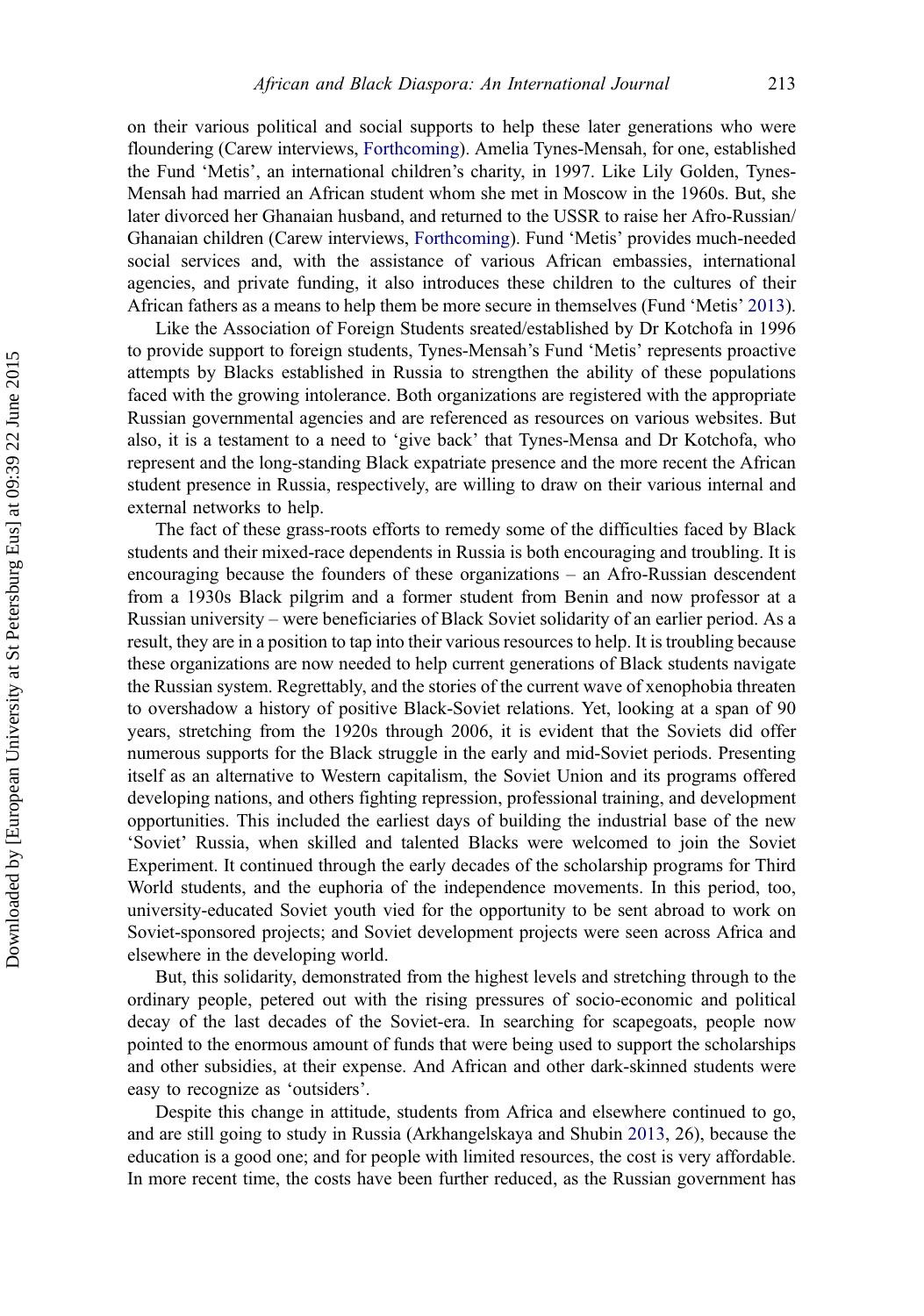<span id="page-14-0"></span>been able to restore some of the student scholarships. Government subsidies now cover about 80 percent of the cost. Even the past few years (2010–2012), the reports of violence against African and other dark-skinned students have gone down.

Further research is called for to assess the quality of education and life for African and other Third World students of color in Russia today. But, also, research is needed to look at the impact of the previous generations of scholarships on the development of the intellectual capital of the nations from which these students came. And, to see where they applied their skills, once they returned home. Many of these former students, recognizing the value of these scholarships to their professional development, have actively encouraged later generations of students to study in the USSR and, later, post-Soviet Russia. Also, for those, like Prof. Kotchofa, whose career stems from such an experience, but who also married and decided to remain in Russia, research is needed to look at the impact of these newer Black expatriate communities on Russia.

#### Disclosure statement

No potential conflict of interest was reported by the author.

## References

- Arkhangelskaya, Alexandra and Vladimir Shubin. 2013. "Is Russia Back? Realities of Russian Engagement in Africa." London School of Economics, IDEA series SR016. Accessed November 17, 2013. [http://www.lse.ac.uk/IDEAS/publications/reports/pdf/SR016/SR-016-ArkanghelShubin.pdf.](http://www.lse.ac.uk/IDEAS/publications/reports/pdf/SR016/SR-016-ArkanghelShubin.pdf)
- Baldwin, Kate. 2002. Beyond the Iron Curtain and the Color Line: Reading Encounters Between Black and Red, 1922–1963. Durham: Duke University Press.
- Blakely, Allison.1986. Russia and the Negro: Blacks in Russian History and Thought. Washington, DC: Howard U. Press.
- Carew, Jan.1964. Moscow Is not My Mecca. London: Secker and Warburg.
- Carew, Jan. Forthcoming. Episodes in My Life: The Memoirs of Jan Carew, Volume II. Leeds: Peepal Tree Press.
- Carew, Joy Gleason. Forthcoming. Interviews with Descendants.
- Carew, Joy Gleason. 2010. Blacks, Reds, and Russians: Sojourners in Search of the Soviet Promise. Trenton, NJ: Rutgers University Press.
- Cooper, Wayne. 1996. Claude McKay: Rebel Sojourner in the Harlem Renaissance: A Biography. Baton Rouge: Louisiana State University Press.
- DeSantos, Christopher C., ed. 1995. Langston Hughes and the Chicago Defender. Chicago: University of Illinois Press.
- Duberman, Martin. 1989. Paul Robeson: A Biography. New York: The New Press.
- Finn, Peter. 2008. "Moscow Killings Blamed on Racism" The Washington Post, 8 April. Accessed November 11, 2013. [http://articles.washingtonpost.com/2008-04-08/world/36817062\\_1\\_moscow](http://articles.washingtonpost.com/2008-04-08/world/36817062_1_moscow-human-rights-bureau-moscow-suburb-killings)[human-rights-bureau-moscow-suburb-killings.](http://articles.washingtonpost.com/2008-04-08/world/36817062_1_moscow-human-rights-bureau-moscow-suburb-killings)
- Fund 'Metis'. 2013. "The History of the 'Metis' Fund." Accessed November 13, 2013. [http://www.](http://www.fundmetis.ru/ru/who-we.html) [fundmetis.ru/ru/who-we.html.](http://www.fundmetis.ru/ru/who-we.html)

Golden, Lily. 2002. My Long Journey Home. Chicago, IL: Third World Press.

- Haywood, Harry. 1978. Black Bolshevik: Autobiography of an Afro-American Communist. Chicago, IL: Liberator Press.
- Jackson, Patrick. 2006. "Living with Race Hate in Russia", posted on 24 February. BBC News Online. Accessed October 12, 2013. [http://news.bbc.co.uk/2/hi/4737468.stm.](http://news.bbc.co.uk/2/hi/4737468.stm)
- Khanga, Yelena. 1992. Soul to Soul: My Black American Russian Family: 1863–1992. New York: W.W. Norton.
- Klomegah, Kester Kenn. 2006. "Who Protects Foreign Students?" ModernGhana, Filed 22 January. Accessed November 11, 2013. [http://www.modernghana.com/news/93759/1/who-protects-foreign](http://www.modernghana.com/news/93759/1/who-protects-foreign-students-in-russia.html)[students-in-russia.html.](http://www.modernghana.com/news/93759/1/who-protects-foreign-students-in-russia.html)
- Lewis, David Levering. 2001. W.E.B. Du Bois: The Fight for Equality in the American Century, 1919–1963. New York: Holt.